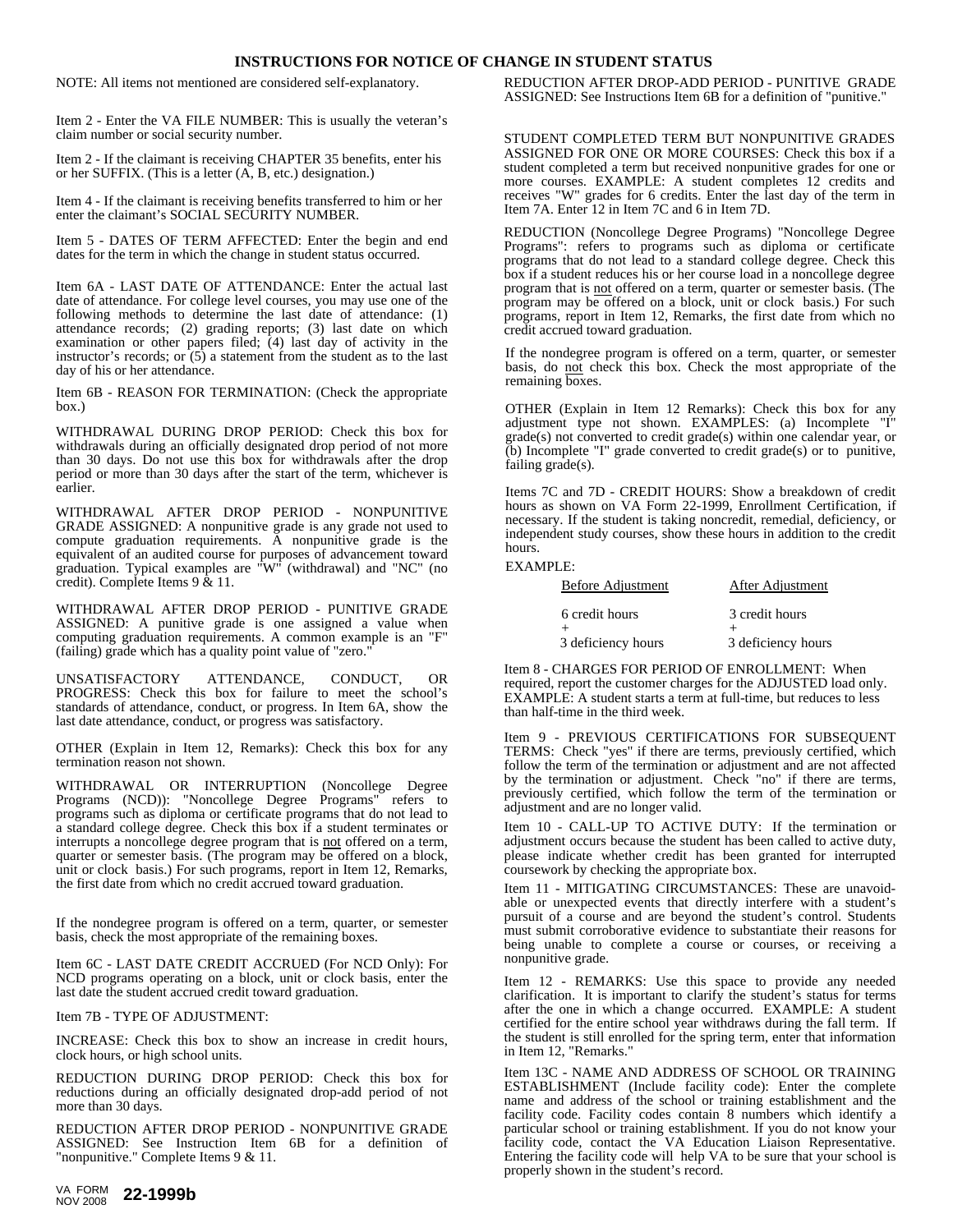PRIVACY ACT NOTICE: VA will not disclose information collected on this form to any source other than what has been authorized under the Privacy Act of 1974 or Title 38 CFR 1.576 for routine uses (i.e., award of benefits) as identified in the VA system of records, 58VA21/22/28, Compensation, Pension, Education and Vocational Rehabilitation Records - VA, published in the Federal Register. Your obligation to respond is required to obtain benefits. We cannot pay the student any further education benefits until we receive this information (38 U.S.C.3684). Information submitted is subject to verified through computer matching programs with other agencies.

RESPONDENT BURDEN: VA may not conduct or sponsor, and respondent is not required to respond to this collection of information unless it displays a valid OMB Control Number. Public reporting burden for this collection of information is estimated to average 10 minutes per response, including the time for reviewing instructions, searching existing data sources, gathering and maintaining the data needed, and completing and reviewing the collection of information. We need this information to determine whether educational benefits should be increased, decreased, or terminated, and if so, the effective date of such change (38U.S.C. 3034(a), 3241, 3474, 3524, 3680(a), and 10 U.S.C 510, 1636(b), and chapter 1607). Title 38, U.S.C., allows us to ask for this information. Valid OMB control numbers can be located on the OMB Internet Page at www.whitehouse.gov/omb/library/OMBINV.VA.EPA.htm#VA . If desired, you can call 1-888-GI-BILL-1 (1-888-442-4551) to get information on where to send your comments or suggestions about this form.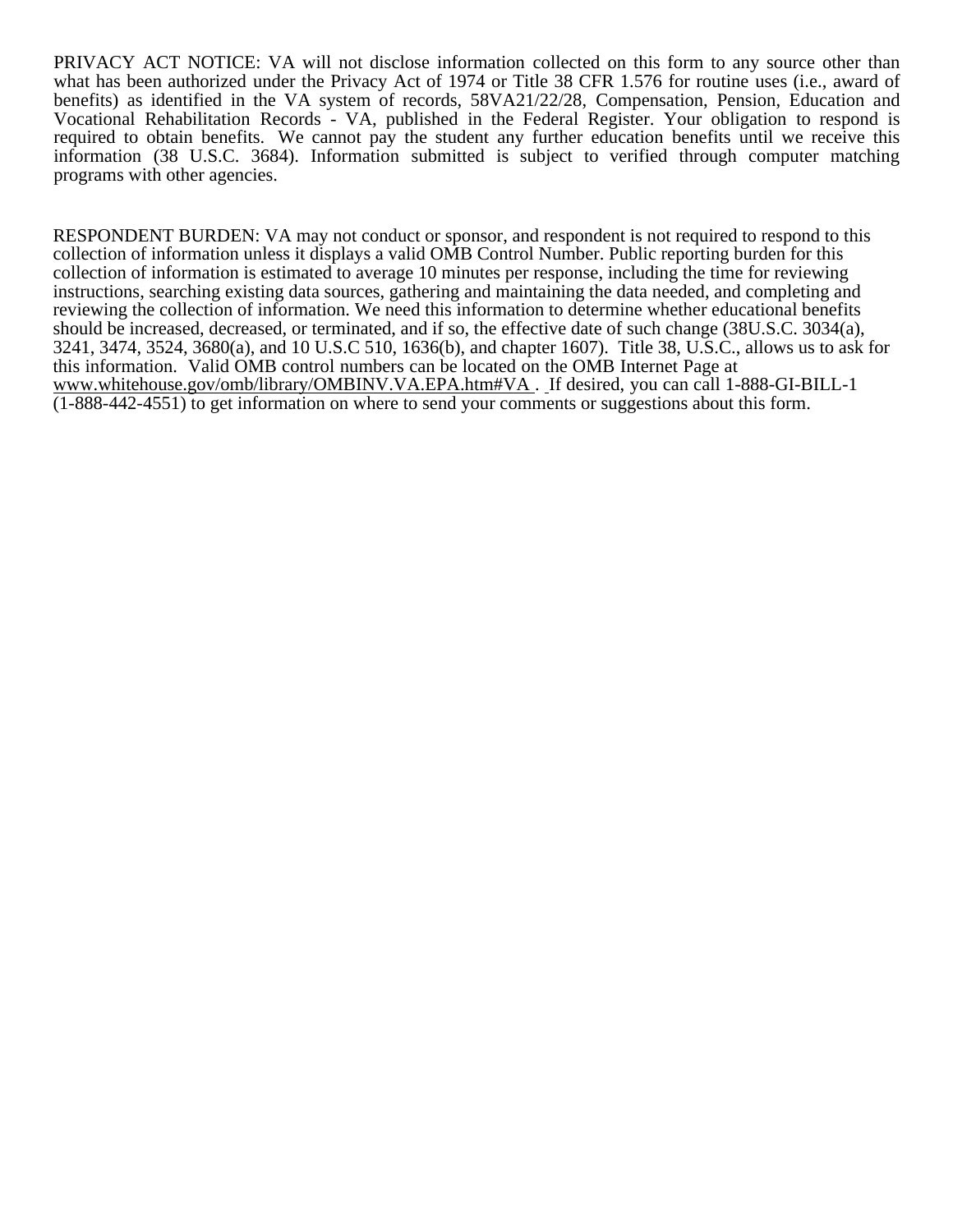|                                                                                            | <b>Department of Veterans Affairs</b>                             |                                                                                                                                                                                                                                                                                                                                               |                                                                                                                                                             |                                                                                                                                                                                                                                                                                                    |                                                              |                                                                                                 |
|--------------------------------------------------------------------------------------------|-------------------------------------------------------------------|-----------------------------------------------------------------------------------------------------------------------------------------------------------------------------------------------------------------------------------------------------------------------------------------------------------------------------------------------|-------------------------------------------------------------------------------------------------------------------------------------------------------------|----------------------------------------------------------------------------------------------------------------------------------------------------------------------------------------------------------------------------------------------------------------------------------------------------|--------------------------------------------------------------|-------------------------------------------------------------------------------------------------|
|                                                                                            |                                                                   |                                                                                                                                                                                                                                                                                                                                               |                                                                                                                                                             | NOTICE OF CHANGE IN STUDENT STATUS                                                                                                                                                                                                                                                                 |                                                              |                                                                                                 |
|                                                                                            | 1. NAME OF STUDENT (First, Middle, Last)                          |                                                                                                                                                                                                                                                                                                                                               | 2. VA FILE NO. (For chapter 35, include suffix. For<br>transferability cases, enter the veteran's Social Security Number)                                   |                                                                                                                                                                                                                                                                                                    |                                                              |                                                                                                 |
| 3. CURRENT ADDRESS OF STUDENT                                                              |                                                                   |                                                                                                                                                                                                                                                                                                                                               | 4. SOCIAL SECURITY NO. OF APPLICANT (If not entered in Item 2 above)                                                                                        |                                                                                                                                                                                                                                                                                                    |                                                              |                                                                                                 |
|                                                                                            |                                                                   |                                                                                                                                                                                                                                                                                                                                               |                                                                                                                                                             |                                                                                                                                                                                                                                                                                                    |                                                              |                                                                                                 |
| A. BEGIN DATE                                                                              |                                                                   |                                                                                                                                                                                                                                                                                                                                               | 5. DATES OF TERM AFFECTED                                                                                                                                   | <b>B. END DATE</b>                                                                                                                                                                                                                                                                                 |                                                              |                                                                                                 |
|                                                                                            |                                                                   |                                                                                                                                                                                                                                                                                                                                               |                                                                                                                                                             |                                                                                                                                                                                                                                                                                                    |                                                              |                                                                                                 |
|                                                                                            |                                                                   |                                                                                                                                                                                                                                                                                                                                               |                                                                                                                                                             | 6. TERMINATION (Complete Items A and B, and C if applicable)                                                                                                                                                                                                                                       |                                                              |                                                                                                 |
| A. LAST DATE OF<br><b>ATTENDANCE</b>                                                       | <b>B. REASON FOR TERMINATION</b>                                  | WITHDRAWAL BEFORE BEGINNING OF TERM<br>WITHDRAWAL DURING DROP PERIOD<br>WITHDRAWAL AFTER DROP PERIOD - NONPUNITIVE<br>GRADES ASSIGNED (If checked, complete Items 9 & 11)<br>WITHDRAWAL AFTER DROP PERIOD - PUNITIVE                                                                                                                          |                                                                                                                                                             | END OF TERM OR COURSE<br><b>GRADUATION</b>                                                                                                                                                                                                                                                         | JNSATISFACTORY ATTENDANCE, CONDUCT, OR PROGRESS              | WITHDRAWAL OR INTERRUPTION (Noncollege Degree Programs not on<br>term basis - see Instructions) |
|                                                                                            | <b>GRADES ASSIGNED</b>                                            |                                                                                                                                                                                                                                                                                                                                               |                                                                                                                                                             | OTHER (Explain in Item 12, Remarks)                                                                                                                                                                                                                                                                |                                                              |                                                                                                 |
|                                                                                            | C. LAST DATE CREDIT ACCRUED (For non-college degree courses only) |                                                                                                                                                                                                                                                                                                                                               |                                                                                                                                                             |                                                                                                                                                                                                                                                                                                    |                                                              |                                                                                                 |
|                                                                                            |                                                                   |                                                                                                                                                                                                                                                                                                                                               |                                                                                                                                                             |                                                                                                                                                                                                                                                                                                    |                                                              |                                                                                                 |
| A. DATE ADJUSTMENT                                                                         | <b>B. TYPE OF ADJUSTMENT</b>                                      |                                                                                                                                                                                                                                                                                                                                               |                                                                                                                                                             | 7. ADJUSTMENT OF CREDIT OR CLOCK HOURS (Complete Items A, B, and C thru H as applicable)                                                                                                                                                                                                           |                                                              |                                                                                                 |
| <b>IS EFFECTIVE</b>                                                                        | <b>INCREASE</b>                                                   | INCREASE ON FIRST DAY OF TERM<br><b>REDUCTION ON FIRST DAY OF TERM</b><br><b>REDUCTION DURING DROP PERIOD</b><br>REDUCTION AFTER DROP PERIOD - NONPUNITIVE<br>GRADES ASSIGNED (If checked, complete Items 9 & 11)                                                                                                                             |                                                                                                                                                             | REDUCTION AFTER DROP PERIOD - PUNITIVE GRADES ASSIGNED<br>STUDENT COMPLETED TERM, BUT NONPUNITIVE GRADES ASSIGNED FOR ONE OR MORE COURSES (If checked, complete Items 9 & 11)<br>REDUCTION (Noncollege Degree Programs not on term basis- see Instructions)<br>OTHER (Explain in Item 12, Remarks) |                                                              |                                                                                                 |
| C. CREDIT HOURS BEFORE ADJUSTMENT                                                          |                                                                   | D. CREDIT HOURS AFTER ADJUSTMENT                                                                                                                                                                                                                                                                                                              |                                                                                                                                                             | professional)                                                                                                                                                                                                                                                                                      | E. TRAINING TIME AFTER ADJUSTMENT (For graduate and advanced |                                                                                                 |
|                                                                                            |                                                                   |                                                                                                                                                                                                                                                                                                                                               |                                                                                                                                                             | <b>FULL TIME</b><br><b>LESS THAN 1/2</b>                                                                                                                                                                                                                                                           | 3/4 TIME<br>1/4 TIME OR LESS                                 | 1/2 TIME                                                                                        |
| <b>ADJUSTMENT</b>                                                                          | F. CLOCK HOURS OR HIGH SCHOOL UNITS BEFORE                        | <b>ADJUSTMENT</b>                                                                                                                                                                                                                                                                                                                             |                                                                                                                                                             | G. CLOCK HOURS OR HIGH SCHOOL UNITS AFTER                                                                                                                                                                                                                                                          | H. REVISED ENDING DATE                                       |                                                                                                 |
| 1606 benefits)                                                                             |                                                                   | 8. CHARGES FOR PERIOD OF ENROLLMENT (Complete this item for in-service<br>students, chapter 33 students, and for students whose training load after adjustment<br>is less than $1/2$ time. List customary charges of the adjusted load by school year,<br>term, or other period. This item does not apply to students receiving chapter 32 or | \$                                                                                                                                                          | <b>B. TUITION AND FEES</b>                                                                                                                                                                                                                                                                         |                                                              |                                                                                                 |
| 9. DO PREVIOUS CERTIFICATIONS FOR SUBSEQUENT TERMS REMAIN UNCHANGED?<br><b>YES</b><br>  NO |                                                                   |                                                                                                                                                                                                                                                                                                                                               | 10. CALL-UP TO ACTIVE DUTY (Complete if student called to active<br>duty - see Instructions)<br>STUDENT CALLED UP - NO CREDIT<br>STUDENT CALLED UP - CREDIT |                                                                                                                                                                                                                                                                                                    |                                                              |                                                                                                 |
|                                                                                            |                                                                   |                                                                                                                                                                                                                                                                                                                                               |                                                                                                                                                             | MITIGATING CIRCUMSTANCES (Complete only if indicated by Item 6 or 7)                                                                                                                                                                                                                               |                                                              |                                                                                                 |
| <b>YES</b><br><b>NO</b>                                                                    |                                                                   |                                                                                                                                                                                                                                                                                                                                               |                                                                                                                                                             | 11. DOES THE STUDENT CLAIM THAT TERMINATION OR ADJUSTMENT ACTIONS INVOLVED MITIGATING CIRCUMSTANCES?<br>UNKNOWN (If "Yes," attach student's statement together with the student's supporting evidence)                                                                                             |                                                              |                                                                                                 |
| 12. REMARKS                                                                                |                                                                   |                                                                                                                                                                                                                                                                                                                                               |                                                                                                                                                             |                                                                                                                                                                                                                                                                                                    |                                                              |                                                                                                 |
|                                                                                            |                                                                   |                                                                                                                                                                                                                                                                                                                                               |                                                                                                                                                             | IT IS HEREBY CERTIFIED THAT the student's status changed on the date indicated and in accordance with the facts shown above.                                                                                                                                                                       |                                                              |                                                                                                 |
| 13A. DATE                                                                                  |                                                                   | 13B. SIGNATURE AND TITLE OF CERTIFYING OFFICIAL                                                                                                                                                                                                                                                                                               |                                                                                                                                                             | 13C. NAME AND ADDRESS OF SCHOOL OR TRAINING ESTABLISHMENT<br>(Include Facility Code)                                                                                                                                                                                                               |                                                              |                                                                                                 |
|                                                                                            |                                                                   |                                                                                                                                                                                                                                                                                                                                               |                                                                                                                                                             |                                                                                                                                                                                                                                                                                                    |                                                              |                                                                                                 |